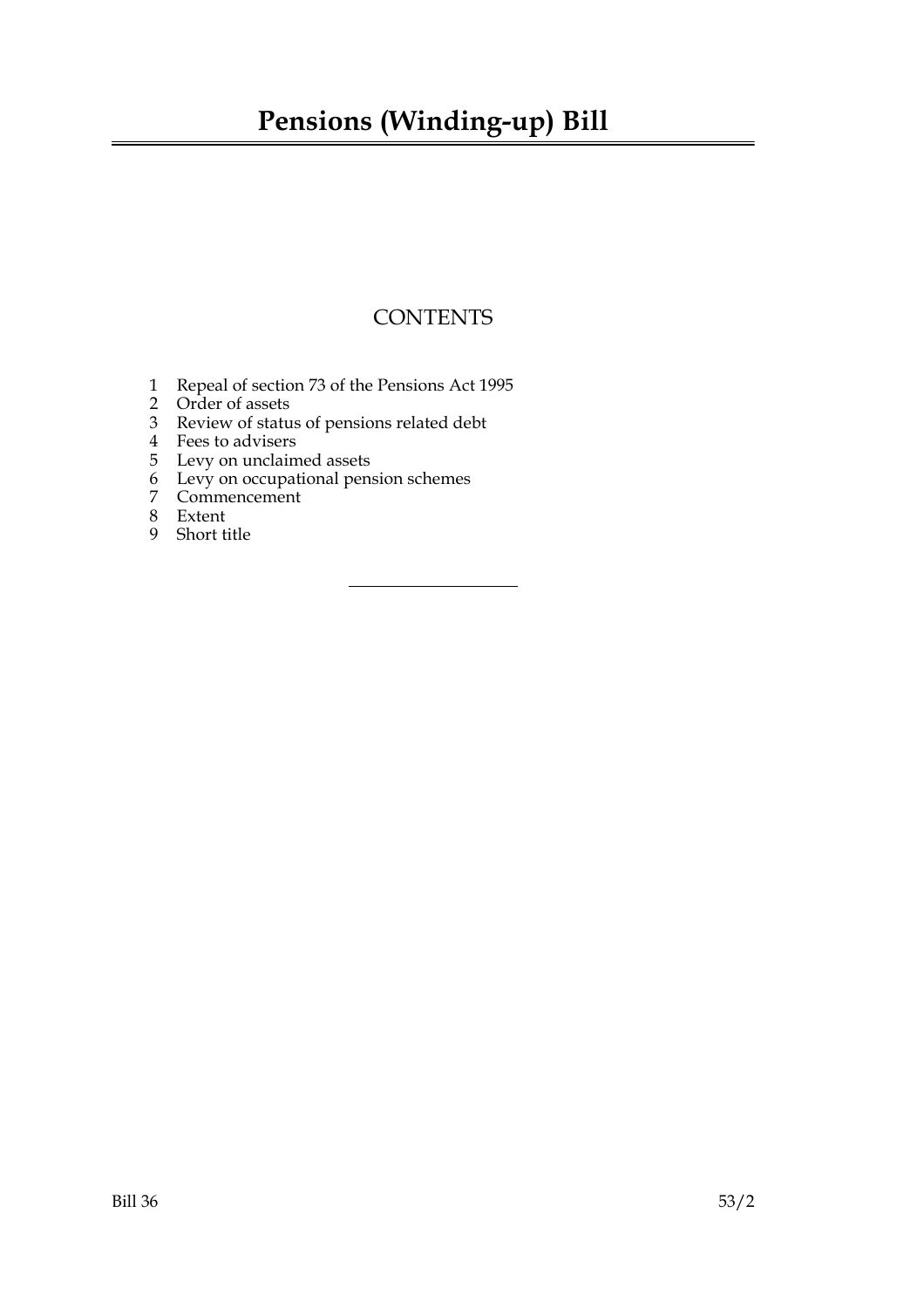## A **BILL** TO

Provide for the distribution of the assets of pension schemes on winding-up and the duties of trustees in relation thereto; to make provision relating to the fees chargeable in relation to the process of winding-up a pension scheme; to establish arrangements for a compensation scheme for certain members of occupational schemes, including for the establishment of a levy on pension schemes; and to establish a review of the status of pensions-related liabilities in insolvency; and for connected purposes.

E IT ENACTED by the Queen's most Excellent Majesty, by and with the advice and consent of the Lords Spiritual and Temporal, and Commons, in this present Parliament assembled, and by the authority of the same, as follows: - $\mathbf{B}_{\text{rel}}$ 

## **1 Repeal of section 73 of the Pensions Act 1995**

Section 73 of the Pensions Act 1995 (c. 26) is hereby repealed.

### **2 Order of assets**

- (1) This section applies, where a salary related occupational pension scheme to which section 56 of the Pensions Act 1995 applies is being wound up, to determine the order in which the assets of the scheme are to be applied towards satisfying the liabilities in respect of pensions and other benefits (including increases in pensions).
- (2) The assets of the scheme must be applied first towards satisfying the amounts of the liabilities mentioned in paragraph (a) of subsection (3); and once those liabilities are satisfied, the remaining assets must be applied towards satisfying the amounts of the liabilities mentioned in later paragraphs of subsection (3) in proportion to the amount by which the remaining assets of the scheme satisfy the liabilities in respect of pensions and other benefits (including increases in pensions) under section 56 of the Pensions Act 1995.
- (3) The liabilities referred to in subsection (2) are—
	- (a) where a person's entitlement to payment of pension or other benefit has arisen, liability for that pension or benefit and for any pension or other benefits which will be payable to dependants of that person on his

*5*

*10*

*15*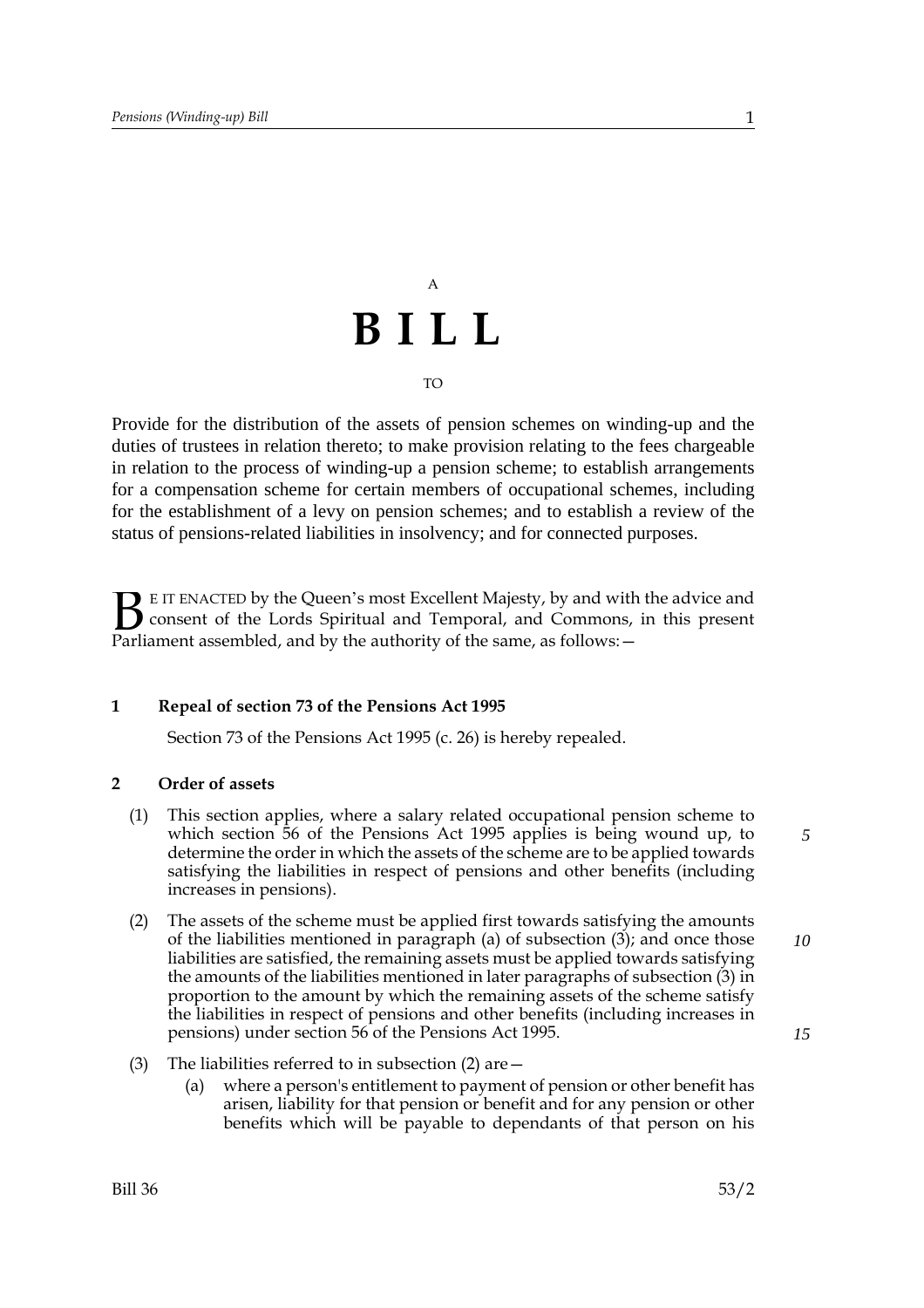2 *Pensions (Winding-up) Bill* death (but excluding increases to pensions), subject to a maximum annual income of an amount to be determined by the Secretary of State; (b) any liability for pensions or other benefits which, in the opinion of the trustees, are derived from the payment by any member of the scheme of voluntary contributions; (c) where a person's entitlement to payment of pension or other benefit has arisen, liability for that pension or benefit and for any pension or other benefit which will be payable to dependants of that person on his death (but excluding increases to pensions) in excess of that entitlement under paragraph (a) of subsection (3); (d) any liability for— (i) pensions or other benefits which have accrued to or in respect of any members of the scheme (but excluding increases to pensions), or (ii) (in respect of members with less than two years' pensionable service) the return of contributions; and (e) any liability for increases to pensions referred to in paragraphs (a), (c) and (d); and, for the purposes of subsection (2), the amounts of the liabilities mentioned in paragraphs (a) to (e) are to be taken to be the amounts calculated and verified in the prescribed manner. (4) To the extent that any liabilities, as calculated in accordance with the rules of the scheme, have not been satisfied under subsection (2), any remaining assets of the scheme must then be applied towards satisfying those liabilities (as so calculated) in the order provided for in the rules of the scheme. (5) If the scheme confers power on any person other than the trustees or managers to apply the assets of the scheme in respect of pensions or other benefits (including increases in pensions), it cannot be exercised by that person but may be exercised instead by the trustees or managers. (6) If this section is not complied with- (a) section 3 of the Pensions Act 1995 applies to any trustee who has failed to take all such steps as are reasonable to secure compliance, and (b) section 10 of the Pensions Act 1995 applies to any trustee or manager who has failed to take all such steps. (7) Regulations may modify subsection (3). (8) This Act does not apply to an occupational pension scheme falling within a prescribed class or description. (9) This Act shall have effect with prescribed modifications in cases where part of a salary related occupational pension scheme to which section 56 of the Pensions Act 1995 applies is being wound up. *15 20 30 35 40*

#### **3 Review of status of pensions related debt**

The Secretary of State shall conduct a review of the status of pensions related debt on insolvency of the sponsoring employer and shall publish the review within 6 months of this Act receiving Royal Assent.

*5*

*10*

*25*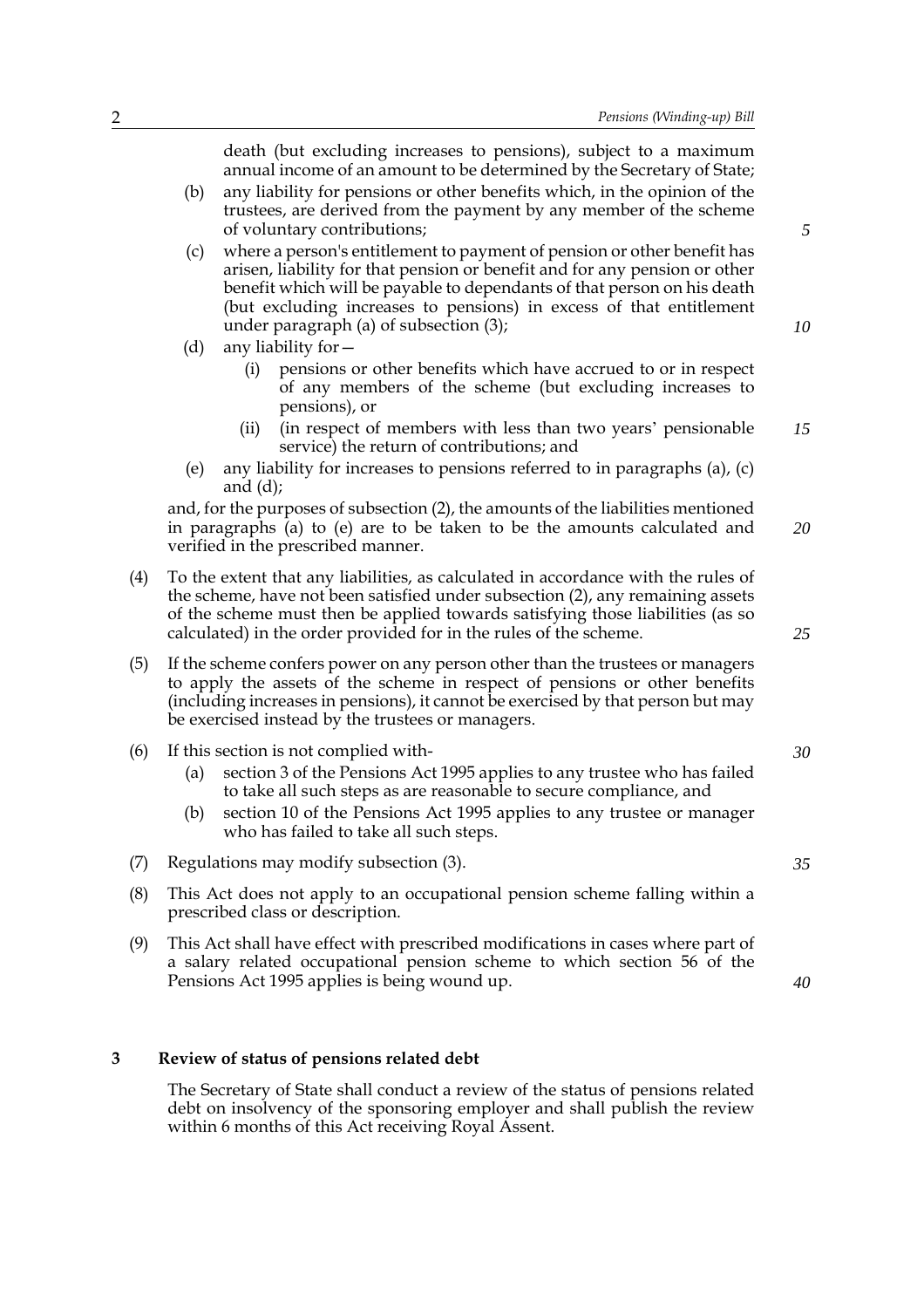## **4 Fees to advisers**

The Secretary of State may by regulation give an agency power to assess and direct what costs should be paid in connection with the winding-up of a pension scheme.

#### **5 Levy on unclaimed assets**

The Secretary of State shall within 6 months of this Act receiving Royal Assent lay before both House of Parliament proposals for legislation to introduce a levy on unclaimed assets to fund a compensation scheme for certain members of occupational pension schemes as may be defined by future legislation or regulation.

*10*

*15*

*5*

## **6 Levy on occupational pension schemes**

The Secretary of State shall within 6 months of this Act receiving Royal Assent lay before both Houses of Parliament proposals for legislation to introduce a levy scheme on occupational pension schemes to compensate certain members of occupational schemes as may be defined by future legislation or regulation.

### **7 Commencement**

This Act shall come into force on such day as the Secretary of State may by order made by statutory instrument appoint.

#### **8 Extent**

This Act does not extend to Northern Ireland.

#### **9 Short title**

This Act may be cited as the Pensions (Winding-up) Act 2003.

*20*